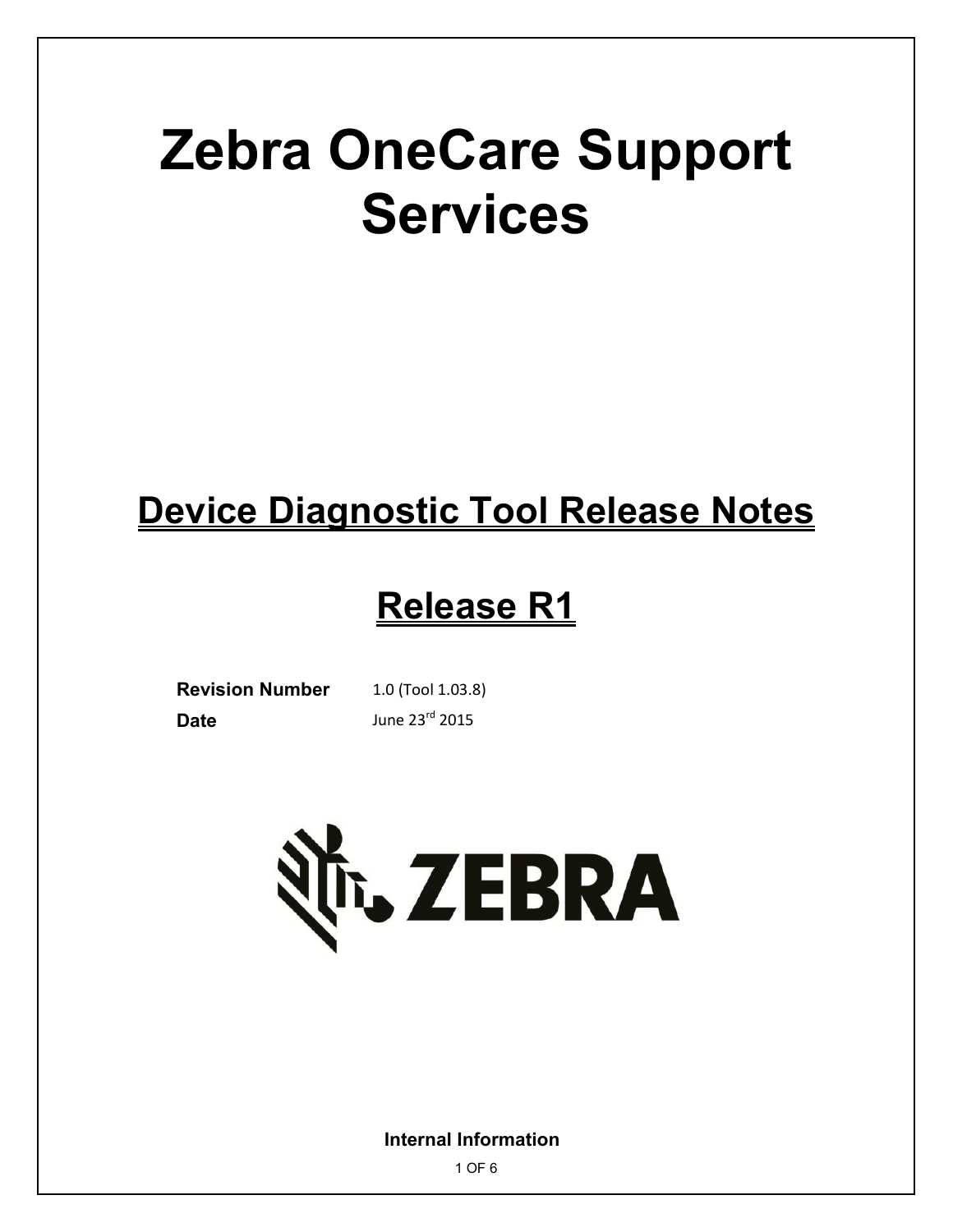### **TABLE OF CONTENTS**

| 1.3 |  |  |  |
|-----|--|--|--|
|     |  |  |  |
|     |  |  |  |
|     |  |  |  |
|     |  |  |  |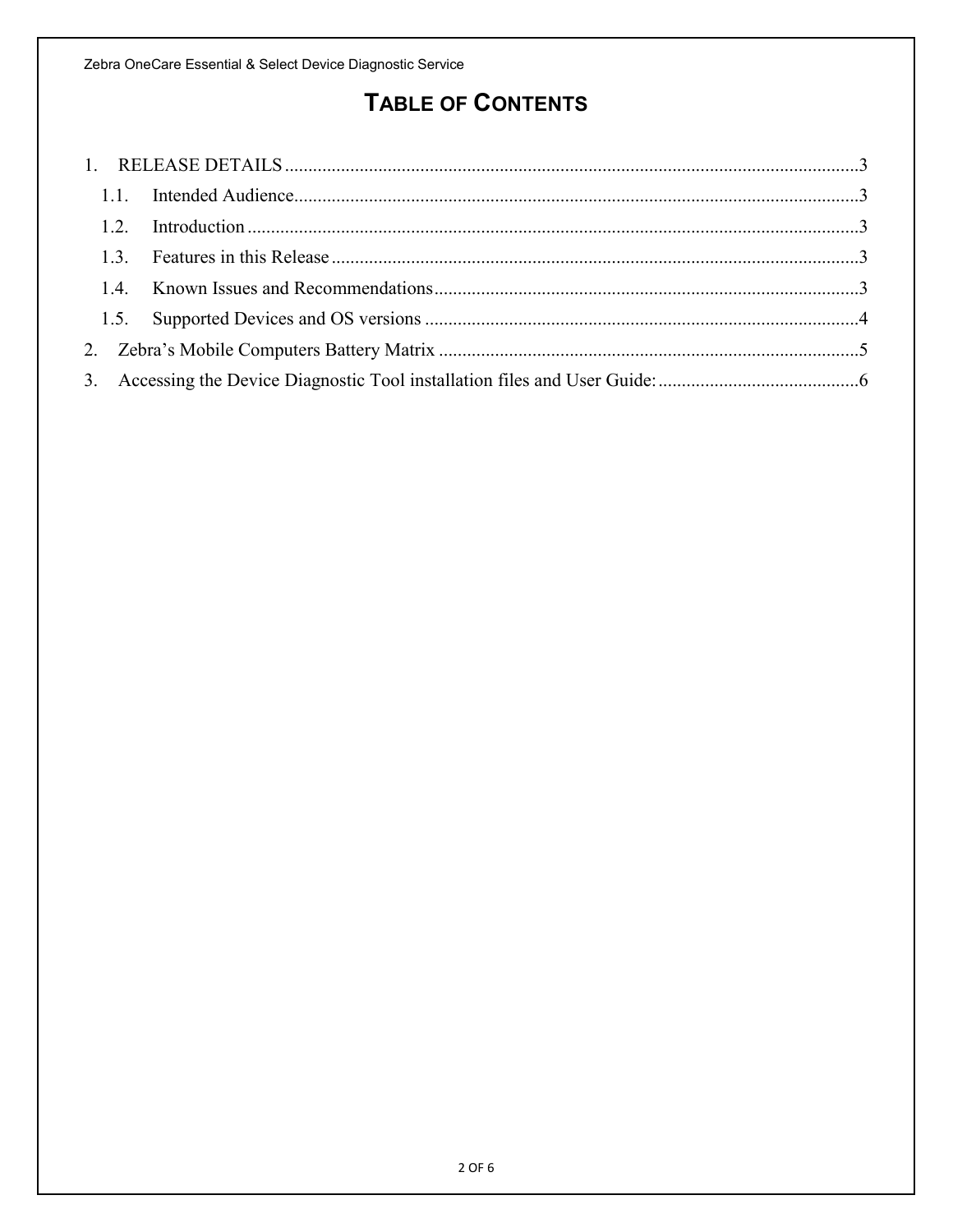Zebra OneCare Essential & Select Device Diagnostic Service

### <span id="page-2-0"></span>**1. RELEASE DETAILS**

#### <span id="page-2-1"></span>**1.1. Intended Audience**

The intended audience of this document is all support or field resources relying on the Device Diagnostic Tool (DDT) being launched as the key component for Zebra Help Desk representatives to provide more comprehensive device status verification while assessing our customer's request for support on our Enterprise Mobile Computers.

#### <span id="page-2-2"></span>**1.2. Introduction**

Zebra provides access to the Device Diagnostic Tool, which is an application that runs on supported Zebra Mobile Computers. Where appropriate, Zebra Help Desk will use the Tool for troubleshooting device issues. The Tool may be downloaded to Mobile Computers covered under Service Contract with Zebra. Customer must accept Zebra's End User License Agreement prior to download. Zebra provides Help Desk support for the Device Diagnostic Tool and may require Customer to download the latest version as made available.

#### <span id="page-2-3"></span>**1.3. Features in this Release**

At a high level, the following features are available in the Device Diagnostic Tool version 1.03.8:

- WiFi Test Displays information concerning the WLAN Radio on the device.
- WAN Test Displays information concerning the WWAN Radio on the device.
- GPS Test This is a time consuming test (lasts 10 minutes) to check on the health and status of GPS.
- Bluetooth Test Displays information concerning the WPAN Radio on the device.
- Run All Tests Execute the WiFi, WAN, System, Battery, GPS, and Bluetooth Tests in sequence.
- $\bullet$  Exit Exit the program.

This release supports the

#### <span id="page-2-4"></span>**1.4. Known Issues and Recommendations**

| ID | <b>Description</b>                          | Recommendation                                                                                                                      |
|----|---------------------------------------------|-------------------------------------------------------------------------------------------------------------------------------------|
|    | GPS Diagnostic Test not reporting data      | Allow a minimum of $\parallel$<br>10 minutes for device<br>to stabilize.<br>If possible, ensure<br>device close to an<br>lopen area |
|    | Not all Battery report fields are populated | Rely on the Battery                                                                                                                 |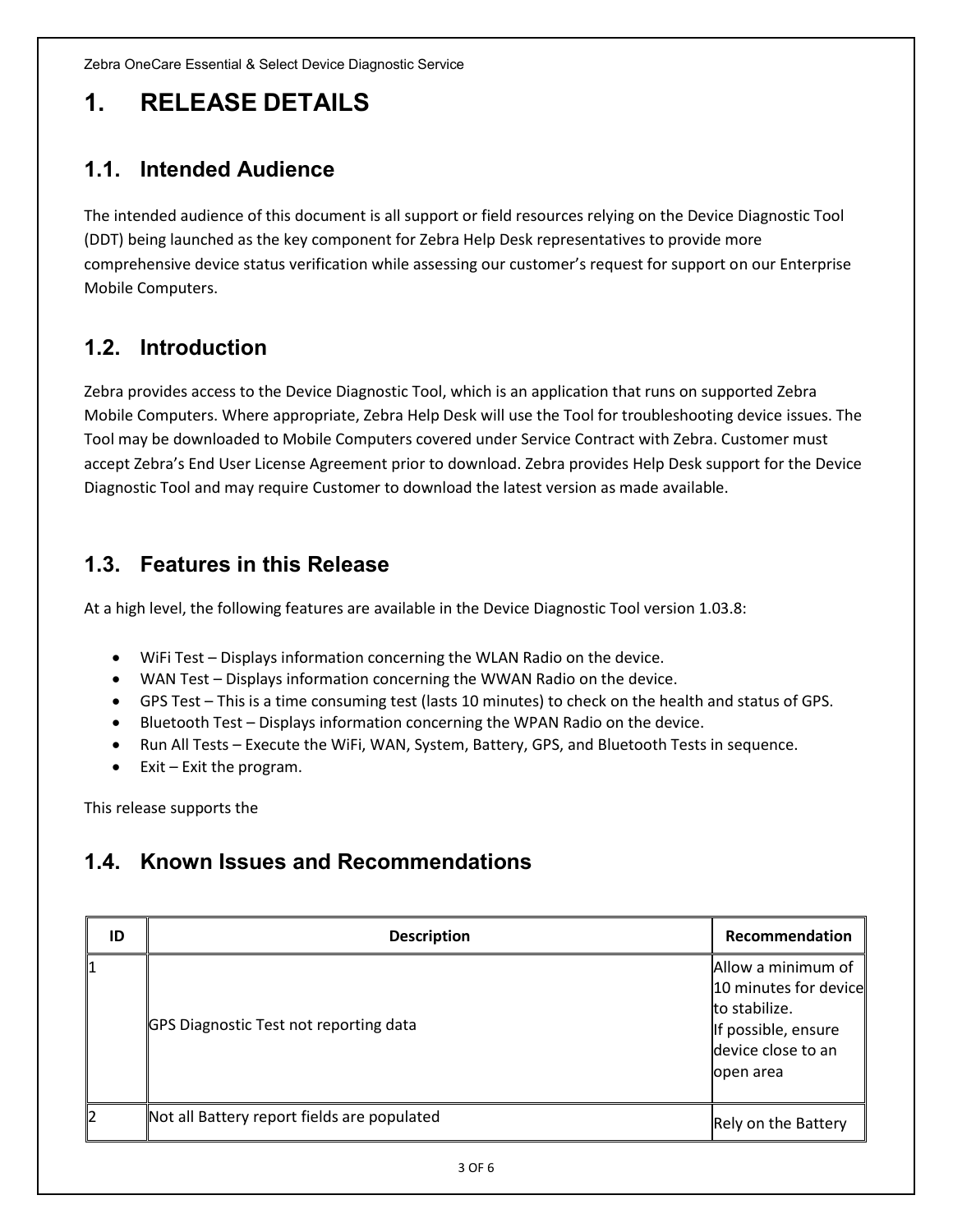Zebra OneCare Essential & Select Device Diagnostic Service

|    |                                                                         | Features matrix in<br>section 2.                           |
|----|-------------------------------------------------------------------------|------------------------------------------------------------|
| B  | Customer can't find the Rapid Deployment Client                         | Confirm if it's a<br>PSION device.                         |
|    |                                                                         | Suggest relying on<br><b>MDM</b> client if<br>available to |
|    |                                                                         | customer.                                                  |
|    |                                                                         | Suggest copying<br>linstallation .CAB file<br>manually     |
| l4 | WLAN Test fails when MC75A is installed on single slot cradle + WMDC is | Device Diagnostic                                          |
|    | configured to not allow data connection on device when connected to PC  | Tool is not designed<br>(yet) to operate                   |
|    |                                                                         | while device on                                            |
|    |                                                                         | cradle. Please<br>remove device from                       |
|    |                                                                         | cradle and re-run the                                      |
|    |                                                                         | test.                                                      |
| 15 | Resulting Test showing green while detailed result was not 100% Green   | Allow test to                                              |
|    |                                                                         | complete before                                            |
|    |                                                                         | exiting. Verify the                                        |
|    |                                                                         | Log file to confirm                                        |
|    |                                                                         | reported status.                                           |
| 16 | <b>WWAN Test reporting incomplete fields</b>                            | Verify SIMM is for                                         |
|    |                                                                         | <b>GSM</b> service. Tool                                   |
|    |                                                                         | not enabled for                                            |
|    |                                                                         | CDMA yet.                                                  |

#### <span id="page-3-0"></span>**1.5. Supported Devices and OS versions**

The Device Diagnostic Tool has been developed for Windows Mobile and WinCE Operational Systems, in an attempt to reach the vast majority of device installed base serving our customers YTD. The following table provides an overview of the device models that have been validated YTD. *(Future releases will include additional devices)*

| <b>Device Model</b> | <b>Operational System (OS)</b> | <b>Special Remarks</b>            |
|---------------------|--------------------------------|-----------------------------------|
| EP10                | <b>WEH6.5</b>                  | Need to copy .CAB file on Device. |
|                     |                                | No remote staging.                |
| ES400               | WM65 (3.44.0000)               |                                   |
| MC2100              | CE6.0                          |                                   |
| <b>MC55</b>         | CE6.0 (82.32.0000)             | Not WWAN Capable device           |
| MC65                | WM 6.5 (03.46.0039)            |                                   |
| MC67                | WM65 (3.46.39)                 |                                   |
| MC75                | WM6.5                          |                                   |
| MC75A               | WM6.5                          |                                   |
| MC9090              | WM61 (01.09.0000)              |                                   |
| MC9100              | CE6.0                          |                                   |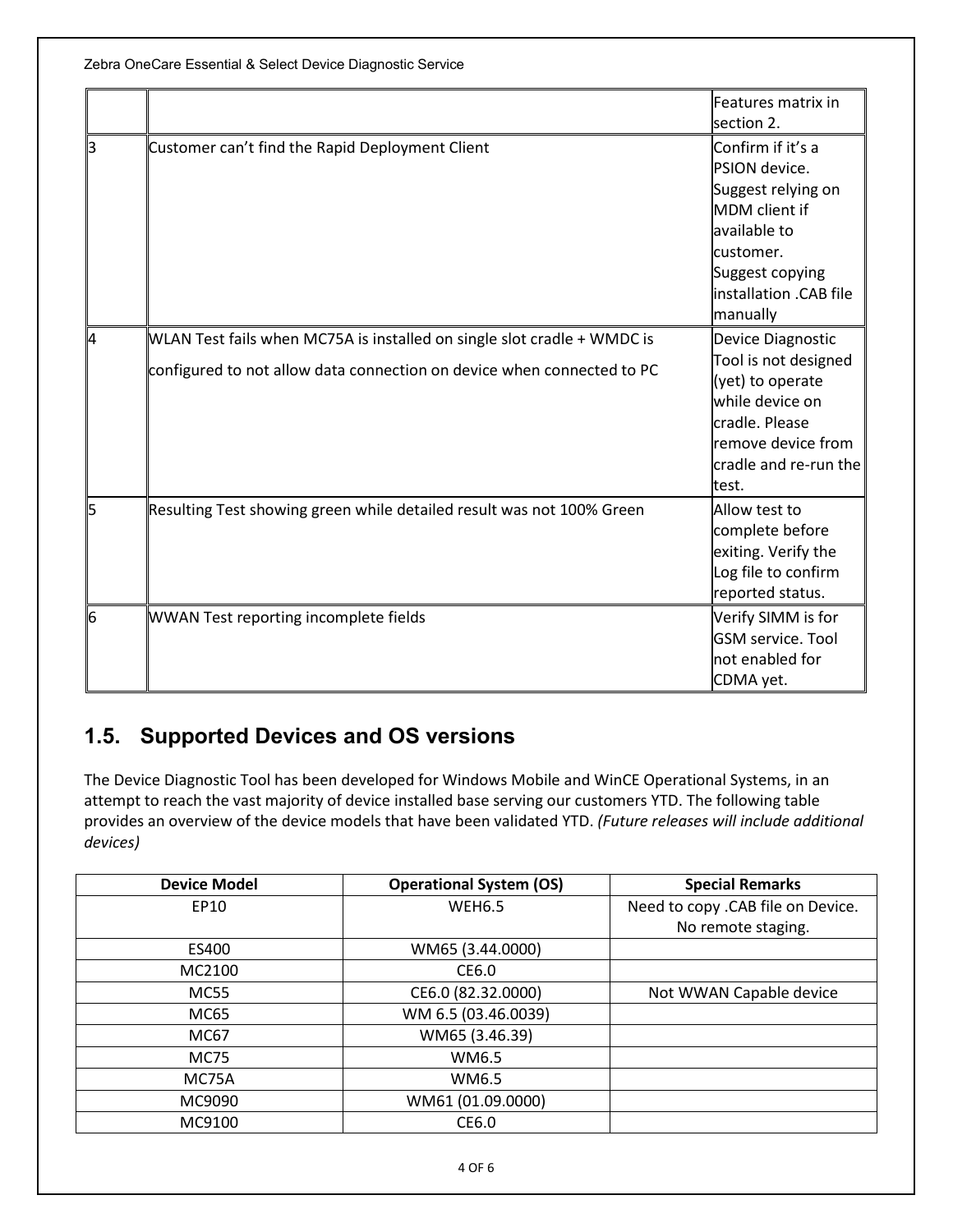Zebra OneCare Essential & Select Device Diagnostic Service

| MC9190 | CE6.0 (3.37.002) |                                                                              |
|--------|------------------|------------------------------------------------------------------------------|
| MC919Z | WM6.5            |                                                                              |
| MC9200 | CE7.0 (00.33.06) | May produce installation error.<br>Once installed tool operates<br>normally. |
| VC70   | CE7.0            |                                                                              |
| WT41NO | WM6.5            |                                                                              |
| XT15   | CE6.0 / WEH6.5   | Need to copy .CAB file on Device.<br>No remote staging.                      |

#### <span id="page-4-0"></span>**2. ZEBRA'S MOBILE COMPUTERS BATTERY MATRIX**

The following table provides a quick view of the different variables reported by the different batteries our MC portfolio carries YTD. The fields reported by the Device Diagnostic Tool represent the most relevant ones required while troubleshooting the status of a device in active operational mode. Some of the features listed below remain available for our Hardware Repair Depots to analyze, for example, in case a Battery Maintenance option is purchased by our customers.

| Gifted (in battery)                        | <b>Smart</b>                               | <b>Maxim</b>                              | Gifted (in terminal)                  | QCOM - TC55                                | QCOM - TC70                                |
|--------------------------------------------|--------------------------------------------|-------------------------------------------|---------------------------------------|--------------------------------------------|--------------------------------------------|
|                                            | MC17, MC21, MC31, MC55, MC75,              |                                           |                                       |                                            |                                            |
| MC18, VC70                                 | MC91, MC95, VC50, VC60, SB1, and           | ES400, ET1, MC45                          |                                       |                                            |                                            |
|                                            | MC40, MC67, MC32, MC92, WT41N0             |                                           | <b>MC65</b>                           | <b>TC55</b>                                | <b>TC70</b>                                |
| MPA3                                       | MPA2/i.MX35                                | OMAP4/QCOM                                | <b>QCOM</b>                           | <b>QCOM 8960</b>                           | <b>QCOM 8960</b>                           |
| Temperature                                | Temperature                                | Temperature                               | Temperature                           | Temperature                                | Temperature                                |
| Voltage                                    | Voltage                                    | Voltage                                   | <b>Voltage</b>                        | Voltage                                    | Voltage                                    |
| <b>Remaining Capacity</b>                  |                                            |                                           | <b>Remaining Capacity</b>             |                                            |                                            |
| <b>Full-Charge Capacity</b>                |                                            |                                           |                                       |                                            |                                            |
| Average Current (updated every 1 sec)      |                                            | Current (every 3.515s)                    | Average Current (updated every 1 sec) | Current                                    | Current                                    |
| <b>Time To Empty</b>                       |                                            |                                           |                                       |                                            |                                            |
| <b>Time To Full</b>                        |                                            |                                           |                                       |                                            |                                            |
| <b>Time to Partially Full</b>              |                                            |                                           |                                       |                                            |                                            |
| <b>Standby Current</b>                     |                                            |                                           |                                       |                                            |                                            |
| <b>Standby Time To Empty</b>               |                                            |                                           |                                       |                                            |                                            |
| <b>Max Load Current</b>                    |                                            |                                           |                                       |                                            |                                            |
| State Of Health!!!                         | <b>State of Health</b>                     |                                           |                                       | <b>State of Health</b>                     | <b>State of Health</b>                     |
| <b>State Of Charge</b>                     | <b>State of Charge</b>                     | <b>State of Charge</b>                    | <b>State Of Charge</b>                | <b>State of Charge</b>                     | <b>State of Charge</b>                     |
|                                            |                                            |                                           |                                       |                                            | <b>Battery Charge Cycle Count</b>          |
| Cumulative Charge from all chargers        |                                            |                                           |                                       |                                            |                                            |
| <b>Cumulative Charge from Mot chargers</b> | <b>Cumulative Charge from Mot chargers</b> |                                           |                                       | <b>Cumulative Charge from Mot chargers</b> | <b>Cumulative Charge from Mot chargers</b> |
|                                            |                                            | <b>Remaining Active Relative Capacity</b> |                                       |                                            |                                            |
| <b>Elapsed Time</b>                        |                                            |                                           |                                       |                                            |                                            |
| At Rate Time To Empty                      |                                            |                                           |                                       |                                            |                                            |
| <b>Battery Part Number and Revision</b>    | <b>Battery Part Number and Revision</b>    | <b>Battery Part Number</b>                | <b>Battery Part Number</b>            | <b>Battery Part Number and Revision</b>    | <b>Battery Part Number and Revision</b>    |
| <b>Battery Serial Number</b>               | <b>Battery Serial Number</b>               | <b>Battery Serial Number</b>              | <b>Battery Serial Number</b>          | <b>Battery Serial Number</b>               | <b>Battery Serial Number</b>               |
| <b>Pack Manufacture Date</b>               | Pack Manufacture Date                      | <b>Battery Manufacture Date</b>           | <b>Battery Manufacture Date</b>       | <b>Battery Manufacture Date</b>            | <b>Battery Manufacture Date</b>            |
| <b>Design Capacity</b>                     | <b>Design Capacity</b>                     | <b>Design Capacity</b>                    | <b>Design Capacity</b>                | <b>Design Capacity</b>                     | <b>Design Capacity</b>                     |
| <b>Battery Levels</b>                      | <b>Battery Levels</b>                      |                                           | <b>Battery Levels</b>                 | <b>Battery Levels</b>                      | <b>Battery Levels</b>                      |
| Discharge Low Temp Limit                   | Discharge Low Temp Limit*                  |                                           |                                       |                                            | <b>Discharge Low Temp Limit</b>            |
| Discharge High Temp Limit                  | Discharge High Temp Limit*                 |                                           |                                       |                                            | Discharge High Temp Limit                  |

**Note:** This table does not represent a commitment from Zebra to provide a Diagnostic Tool that will reproduce all fields shown. It's being shared so any field resource can relate their specific device battery to the capabilities listed.